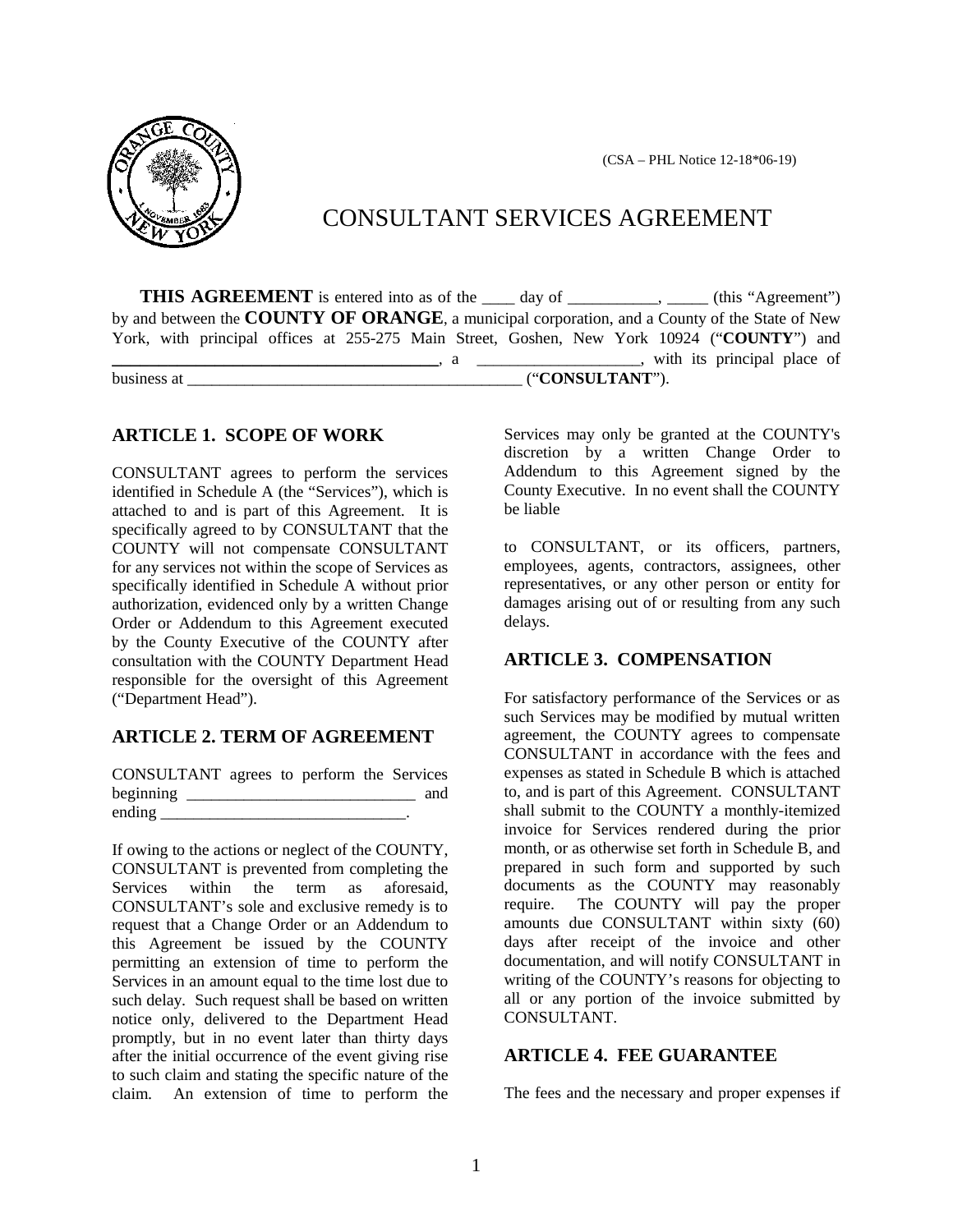applicable, as stated in Schedule B of this Agreement shall apply to all Services rendered by CONSULTANT pursuant to this Agreement. Said compensation constitutes the total compensation (subject to authorized adjustment) payable to CONSULTANT for performing the Services. All duties, responsibilities and obligations assigned to or undertaken by CONSULTANT shall be at CONSULTANT's expense without change in the said compensation. A not-to-exceed cost of \$\_\_\_\_\_\_\_\_\_\_\_\_\_\_ has been established for the scope of Services rendered by CONSULTANT. Costs in excess of such not-to-exceed costs, if any, may not be incurred without prior written authorization of the County Executive of the COUNTY, evidenced only by a written Change Order or Addendum to this Agreement after consultation with the Department Head. It is specifically agreed to by CONSULTANT that the COUNTY will not be responsible for any additional costs, or costs in excess of the abovenoted not-to-exceed cost, if the COUNTY's authorization by the County Executive is not given in writing prior to the performance of the Services giving rise to such excess or additional costs.

# **ARTICLE 5. EXECUTORY CLAUSE**

The COUNTY shall have no liability under this Agreement to CONSULTANT or to anyone else beyond funds appropriated and available for this Agreement.

# **ARTICLE 6. PERFORMANCE**

In performing the Services, CONSULTANT shall assign qualified personnel (including any approved subcontractors) and perform such Services in accordance with the standards, skills, diligence and quality control/quality assurance measures expected of the profession when performing services of this nature. CONSULTANT is hereby given notice that the COUNTY will be relying upon the accuracy, competence, and completeness of CONSULTANT's Services in using the results of these Services. CONSULTANT shall at all times comply with all applicable laws, ordinances, statutes, rules, and regulations.

# **ARTICLE 7. CONSULTANT'S REPRESENTATIONS**

CONSULTANT represents that it is fully licensed

(to the extent required by law), experienced and properly qualified to perform the Services as provided under this Agreement and that it is properly permitted, equipped, organized and financed to perform such Services.

CONSULTANT understands that it may become necessary for the COUNTY to submit to governmental agencies or to a court of law part or all of the data, analyses and/or conclusions developed as a result of the performance of these Services. CONSULTANT is aware that there are significant penalties for submitting false information to governmental agencies, including the possibility of fines and imprisonment. CONSULTANT is responsible for any fines and penalties resulting from false information submitted to the COUNTY by CONSULTANT.

# **ARTICLE 8. PROCUREMENT OF AGREEMENT**

CONSULTANT represents and warrants that no person or selling agent has been employed or retained by CONSULTANT to solicit or secure this Agreement upon an agreement or upon an understanding for a commission, percentage, a brokerage fee, contingent fee or any other compensation. CONSULTANT further represents and warrants that no payment, gift or thing of value has been made, given or promised to obtain this or any other agreement between the parties. CONSULTANT makes such representations and warranties to induce the COUNTY to enter into this Agreement and the COUNTY relies upon such representations and warranties in the execution hereof.

For a breach or violation of such representations or warranties, the COUNTY shall have the right to annul this Agreement without liability, entitling the COUNTY to recover all monies paid hereunder and CONSULTANT shall not make claim for or be entitled to recover, any sum or sums otherwise due under this Agreement. This remedy, if effected, shall not constitute the sole remedy afforded the COUNTY for such falsity or breach, not shall it constitute a waiver of the COUNTY's right to claim damages or otherwise refuse payment or to take any other action provided for by law or pursuant to this Agreement.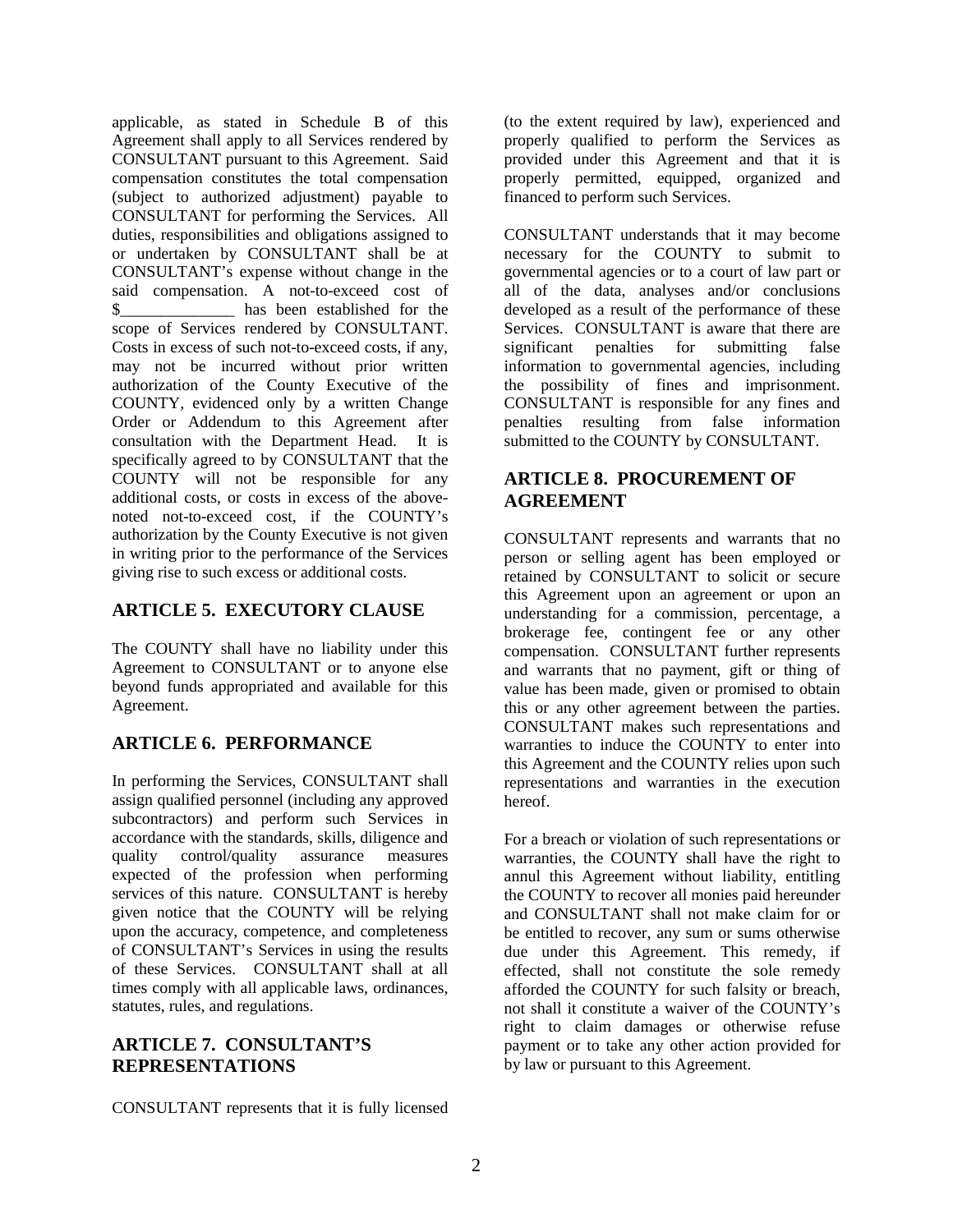# **ARTICLE 9. CONFLICT OF INTEREST**

CONSULTANT represents and warrants that neither it nor any of its officers, partners, employees, agents, contractors, assignees or other representatives, have any interest nor shall they acquire any interest, directly or indirectly, which would or may conflict in any manner or degree with the performance or rendering of the Services. CONSULTANT further represents and warrants that in the performance of this Agreement no person having such interest or possible interest shall be employed by it and that no elected official or other officer or employee of the COUNTY, nor any person whose salary is payable, in whole or in part, by the COUNTY, or any corporation, partnership or association in which such official, officer or employee shall have any such interest, direct or indirect, in this Agreement or in the proceeds thereof, unless such person (1) if required by the Orange County Ethics Law as amended from time to time, to submit a Disclosure Form to the Orange County Board of Ethics, amends such Disclosure Form to include their interest in this Agreement, or (2) if not required to complete and submit such a Disclosure Form said person must either voluntarily complete and submit said Disclosure Form disclosing their interest in this Agreement or seek a formal opinion from the Orange County Ethics Board as to whether or not a conflict of interest exists.

For a breach or violation of such representations or warranties, the COUNTY shall have the right to annul this Agreement without liability entitling the COUNTY to recover all monies paid hereunder and CONSULTANT shall not make claim for, or be entitled to recover, any sum or sums otherwise due under this Agreement. This remedy, if elected, shall not constitute the sole remedy afforded the COUNTY for such falsity or breach, nor shall it constitute a waiver of the COUNTY's right to claim damages or otherwise refuse payment to or to take any other action provided for by law or pursuant to this Agreement.

# **ARTICLE 10. FAIR PRACTICES**

CONSULTANT and each person signing on behalf of the CONSULTANT represents, warrants and certifies under penalty of perjury, that to the best of their knowledge and belief:

A. The prices in this Agreement have been arrived at independently by CONSULTANT without collusion, consultation, communication, or agreement, for the purpose of restricting competition, as to any matter relating to such prices with any other offeror or with any competitor;

B. Unless otherwise required by law, the prices which were quoted in the proposal or quote submitted by CONSULTANT have not been knowingly disclosed by CONSULTANT prior to the proposal or quote opening or due date, directly or indirectly, to any other offeror or to any competitor; and

C. No attempt was made by CONSULTANT to induce any other person, partnership or corporation to submit or not to submit a proposal or quote for the purpose of restricting competition.

The fact that CONSULTANT (i) has published price lists, rates, or tariffs covering items being procured (ii) has informed prospective customers of proposed or pending publication of new or revised price lists for such items, or (iii) has provided the same items to the other customers at the same prices being bid or quote, does not constitute, without more, a disclosure within the meaning of this Article 10.

# **ARTICLE 11. INDEPENDENT CONTRACTOR**

In performing the Services and incurring expenses under this Agreement CONSULTANT shall operate as, and have the status of, an independent contractor and shall not act as agent of, or be an agent for, the COUNTY. As an independent contractor, CONSULTANT shall be solely responsible for determining the means and methods of performing the Services and shall have complete charge and responsibility for CONSULTANT's personnel engaged in the performance of the same.

In accordance with such status as independent contractor, CONSULTANT covenants and agrees that neither it nor its employees or agents will hold themselves out as, nor claim to be officers or employees of the COUNTY, or of any department, agency or unit thereof by reason hereof, and that they will not, by reason hereof, make any claim,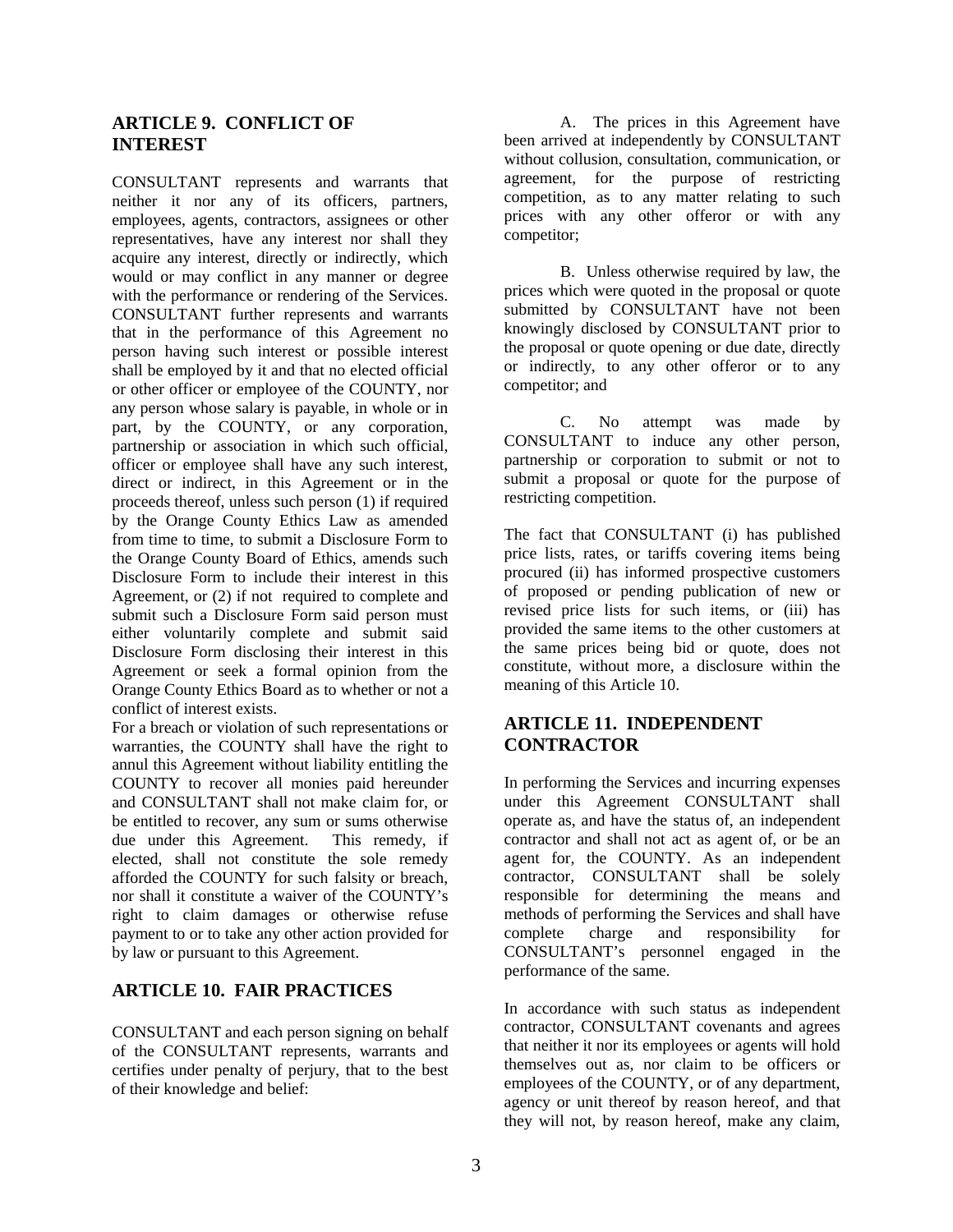demand or application to or for any right or privilege applicable to an officer or employee of the COUNTY including, but not limited to,<br>Worker's Compensation coverage, health Compensation coverage, health coverage, Unemployment Insurance Benefits, Social Security coverage or employee retirement membership or credit.

# **ARTICLE 12. ASSIGNMENT**

CONSULTANT shall not assign any of its rights, interests or obligations under this Agreement, or subcontract any of the Services to be performed by it under this Agreement, without the prior express written consent of the County Executive. Any such subcontract, assignment, transfer, conveyance or other disposition without such prior consent shall be void and any services provided thereunder will not be compensated. Any subcontract or assignment properly consented to by the COUNTY shall be subject to all of the terms and conditions of this Agreement.

Failure of CONSULTANT to obtain any required consent to any assignment, shall be grounds for termination for cause, at the option of the COUNTY and if so terminated, the COUNTY shall thereupon be relieved and discharged from any further liability and obligation to CONSULTANT, its assignees or transferees, and all monies that may become due under this Agreement shall be forfeited to the COUNTY except so much thereof as may be necessary to pay CONSULTANT's employees for past services.

The provisions of this clause shall not hinder,<br>prevent or affect any assignment by prevent, or affect any assignment CONSULTANT for the benefit of its creditors made pursuant to the Laws of the State of New York.

This Agreement may be assigned by the COUNTY to any corporation, agency, municipality or instrumentality having authority to accept such assignment.

#### **ARTICLE 13. SUBCONTRACTING**

CONSULTANT agrees not to enter into any subcontracts for the performance of its obligations, in whole or in part under this Agreement without the prior written approval of the COUNTY. Two copies of each such proposed subcontract shall be submitted to the COUNTY with the

CONSULTANT's written request for approval. The subcontractor approval is required in all cases<br>other than individual employer-employee other than individual employer-employee contracts. All such subcontracts shall contain provisions specifying:

A. That the work performed by the subcontractor must be in accordance with the terms of this Agreement;

B. That nothing contained in the subcontractor agreement shall impair the rights of the COUNTY;

C. That nothing contained in the subcontractor agreement or under this Agreement shall create any contractual relation in law or equity, between the subcontractor and the COUNTY, and;

D. That the subcontractor specifically agrees to be bound by the confidentiality provision as set forth in Article 14 of this Agreement.

CONSULTANT agrees that it is fully responsible to the COUNTY for the acts and omissions of its subcontractors, and of persons either directly or indirectly employed by them, to the same extent as it is for the acts and omissions of persons employed by CONSULTANT.

CONSULTANT shall not in any way be relieved of any responsibility under this Agreement by any subcontract.

# **ARTICLE 14. CONFIDENTIALITY**

With the exception of mandated reporting requirements, the CONSULTANT, including its officers, employees, partners, agents or other representatives assigned to perform work under<br>this Agreement, agrees to observe the this Agreement, agrees to observe the confidentiality provisions of all applicable federal and New York State laws and regulations relating to confidentiality of records and information gathered, obtained, reviewed, or developed in the performance of the work under this Agreement.

Note that Services performed by CONSULTANT may involve review of confidential data that may contain HIV related confidential information as defined by Section 2780(7) of the New York State Public Health Law. Therefore, as required by New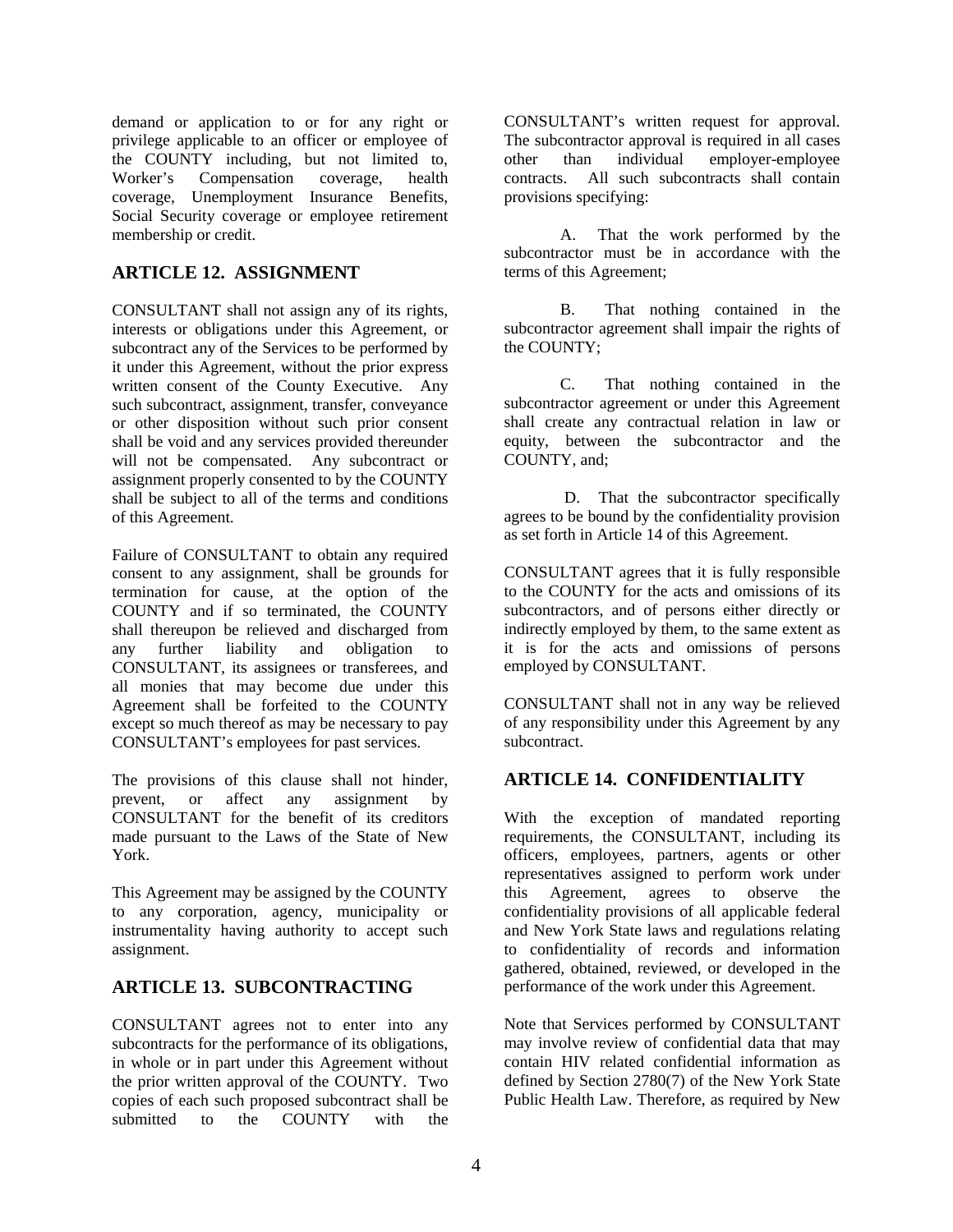York State Public Health Law Section 2782(5), the COUNTY provides the following notice:

#### **NOTICE**

This information has been disclosed to you from confidential records which are protected by state law. State law prohibits you from making any further disclosure of this information without the specific written consent of the person to whom it pertains, or as otherwise permitted by law. Any unauthorized further disclosure in violation of state law may result in a fine or jail sentence or both. A general authorization for the release of medical or other information is NOT sufficient for further disclosure.

CONSULTANT agrees to include the above NOTICE as well as references to statutory citations in any agreement that the CONSULTANT executes with a subconsultant or other party. The CONSULTANT also agrees that any further disclosure of confidential data requires prior written approval of the COUNTY. In addition, any oral disclosure shall be accompanied or followed by such a notice within ten (10) days from the date of disclosure. The CONSULTANT agrees to state in any such agreement that the subconsultant or other party may not further disclose the confidential data without the prior written approval of the COUNTY.

In addition to foregoing, the parties have entered into a Business Associate Agreement, of even date and incorporated by reference. CONSULTANT shall ensure that its contracts with all subcontractors and/or subconsultants contain provisions requiring compliance with the terms and conditions of this Article 14 as well as the Business Associate Agreement.

# **ARTICLE 15. PUBLICITY**

The prior written approval of the COUNTY is required before CONSULTANT, or any of its officers, partners, employees, agents, contractors, assignees or other representatives, may, at any

time, either during or after completion or termination of this Agreement, make any statement to the media or issue any material for publication bearing on the Services performed or data collected in connection with this Agreement.

If CONSULTANT, or any of its officers, partners, employees, agents, contractors, assignees or other representatives, desires to publish a work dealing with any aspect of this Agreement, or of the results or accomplishments attained in such performance, they must first obtain the prior written permission of the County Executive which, unless otherwise agreed to by the COUNTY in written permission, will entitle the COUNTY to have a royalty fee, and a non-exclusive and irrevocable license to reproduce, publish or otherwise use, and to authorize others to use such publication.

# **ARTICLE 16. BOOKS AND RECORDS**

CONSULTANT agrees to maintain separate and accurate books, records, documents and other evidence and accounting procedures and practices which sufficiently and properly reflect all direct and indirect costs of any nature expended in the performance of this Agreement.

# **ARTICLE 17. RETENTION OF RECORDS**

CONSULTANT agrees to retain all books, records and other documents relevant to this Agreement for six (6) years after the final payment or termination of this Agreement, whichever later occurs. COUNTY, or any State and/or Federal auditors, and any other persons duly authorized by the COUNTY, shall have full access and the right to examine any of said materials during the retention period.

# **ARTICLE 18. AUDIT BY THE COUNTY AND OTHERS**

All vouchers or invoices presented for payment to be made hereunder, and the books, records and accounts upon which said vouchers or invoices are based are subject to audit by the COUNTY. CONSULTANT shall submit any and all documentation and justification in support of expenditures or fees under this Agreement as may be required by the COUNTY so that it may evaluate the reasonableness of the charges, and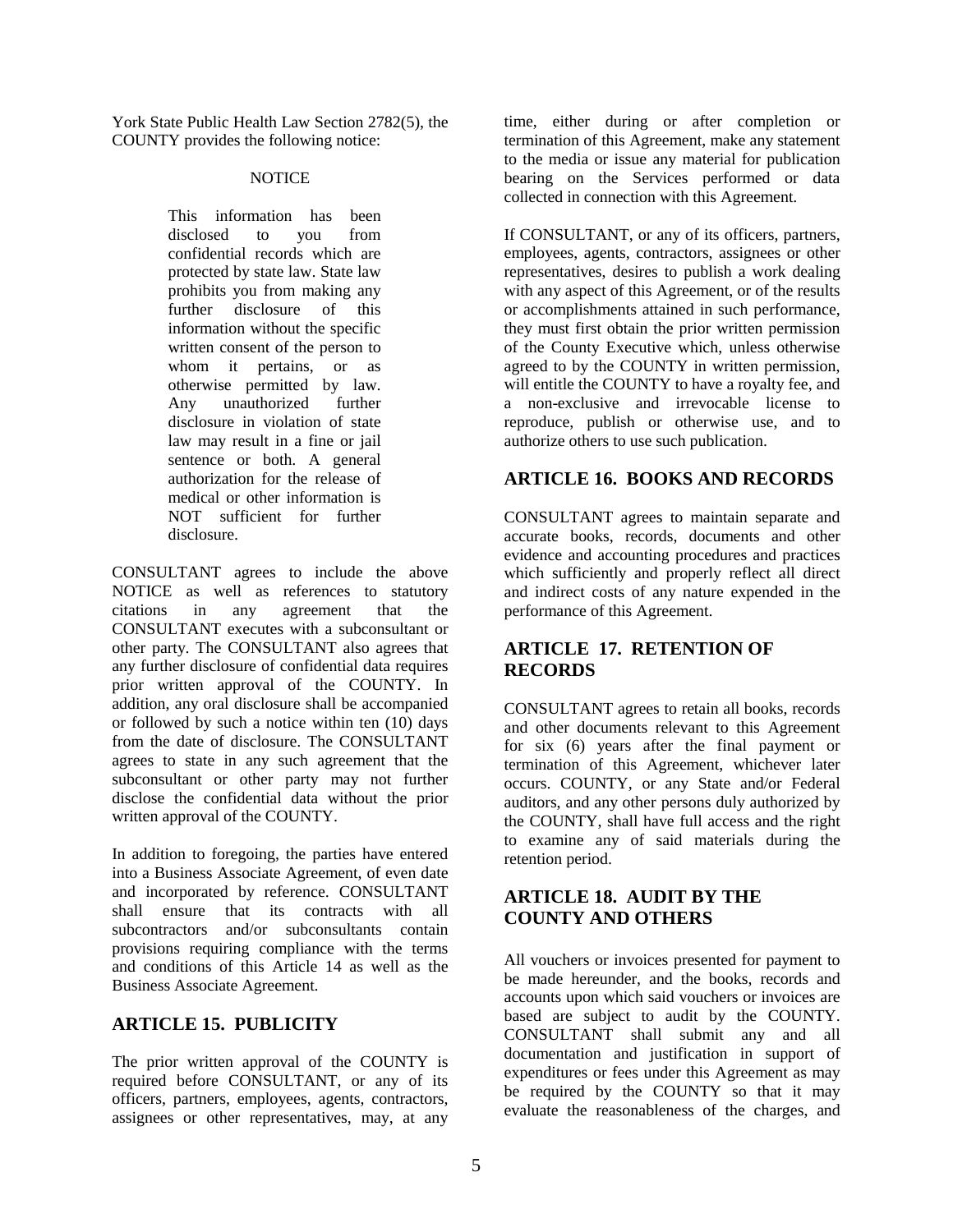CONSULTANT shall make its records available to the COUNTY upon request. All books vouchers, records, reports, cancelled checks and any and all similar material may be subject to periodic inspection, review and audit by the COUNTY, the State of New York, the federal government, and/or other persons duly authorized by the COUNTY. Such audits may include examination and review of the source and application of all funds whether from the COUNTY and State, the federal government, private sources or otherwise. CONSULTANT shall not be entitled to any interim or final payment under this Agreement if any audit requirements and/or requests have not been satisfactorily met.

# **ARTICLE 19. INSURANCE**

For all of the Services set forth herein and as hereinafter amended, CONSULTANT shall maintain or cause to be maintained, in full force and effect during the term of this Agreement, at its expense, a Worker's Compensation insurance, liability insurance covering personal injury and property damage, and other insurance with stated minimum coverages, all as listed below. Such policies are to be in the broadest form available on usual commercial terms and shall be written by insurers of recognized financial standing satisfactory to the COUNTY who have been fully informed as to the nature of the Services to be performed. Except for Worker's Compensation and professional liability, the COUNTY shall be an additional insured on all such policies with the understanding that any obligations imposed upon the insured (including, without limitation, the liability to pay premiums) shall be the sole obligation of CONSULTANT and not those of the COUNTY. Notwithstanding anything to the contrary in this Agreement, CONSULTANT irrevocably waives all claims against the COUNTY for all losses, damages, claims or expenses resulting from risks commercially insurable. The provisions of insurance by CONSULTANT shall not in any way limit CONSULTANT's liability under this Agreement.

#### Type of Coverage Limits of coverage

Workers' Compensation Statutory

Disability Statutory

Employer's liability \$500,000 each accident \$500,000 disease each employee \$500,000 disease policy limit Automobile Liability \$1,000,000 per occurrence (incl. bodily injury & property damage) \$1,000,000 aggregate Comprehensive \$1,000,000 per occurrence<br>General Liability \$1,000,000 aggregate  $$1,000,000$  aggregate (incl. bodily injury & property damage) Professional Liability \$1,000,000 per claim \$1,000,000 aggregate

CONSULTANT shall provide to COUNTY, as a condition to execution of this Agreement by COUNTY, certificates of insurance evidencing CONSULTANT's compliance with these requirements and, if applicable, current New York State forms evidencing exemption from workers' compensation and/or disability. CONSULTANT shall provide COUNTY with updated certificates as policies expire or are modified over the term of this Agreement.

Each policy of insurance shall contain clauses to the effect that (i) such insurance shall be primary without right of contribution of any other insurance carried by or on behalf of the COUNTY with respect to its interests, (ii) it shall not be cancelled, including, without limitation, for nonpayment of premium, or materially amended, without fifteen (15) days prior written notice to the COUNTY, directed to the COUNTY's Risk Management Division and the Department Head and the COUNTY shall have the option to pay any necessary premiums to keep such insurance in effect and charge the cost back to CONSULTANT.

To the extent it is commercially available, each policy of insurance shall be provided on an "occurrence" basis. If any insurance is not so commercially available on an "occurrence" basis it shall be provided on a "claims made" basis, and all such "claims made" policies shall provide that:

A. Policy retroactive dates coincide with or precede CONSULTANT's start of the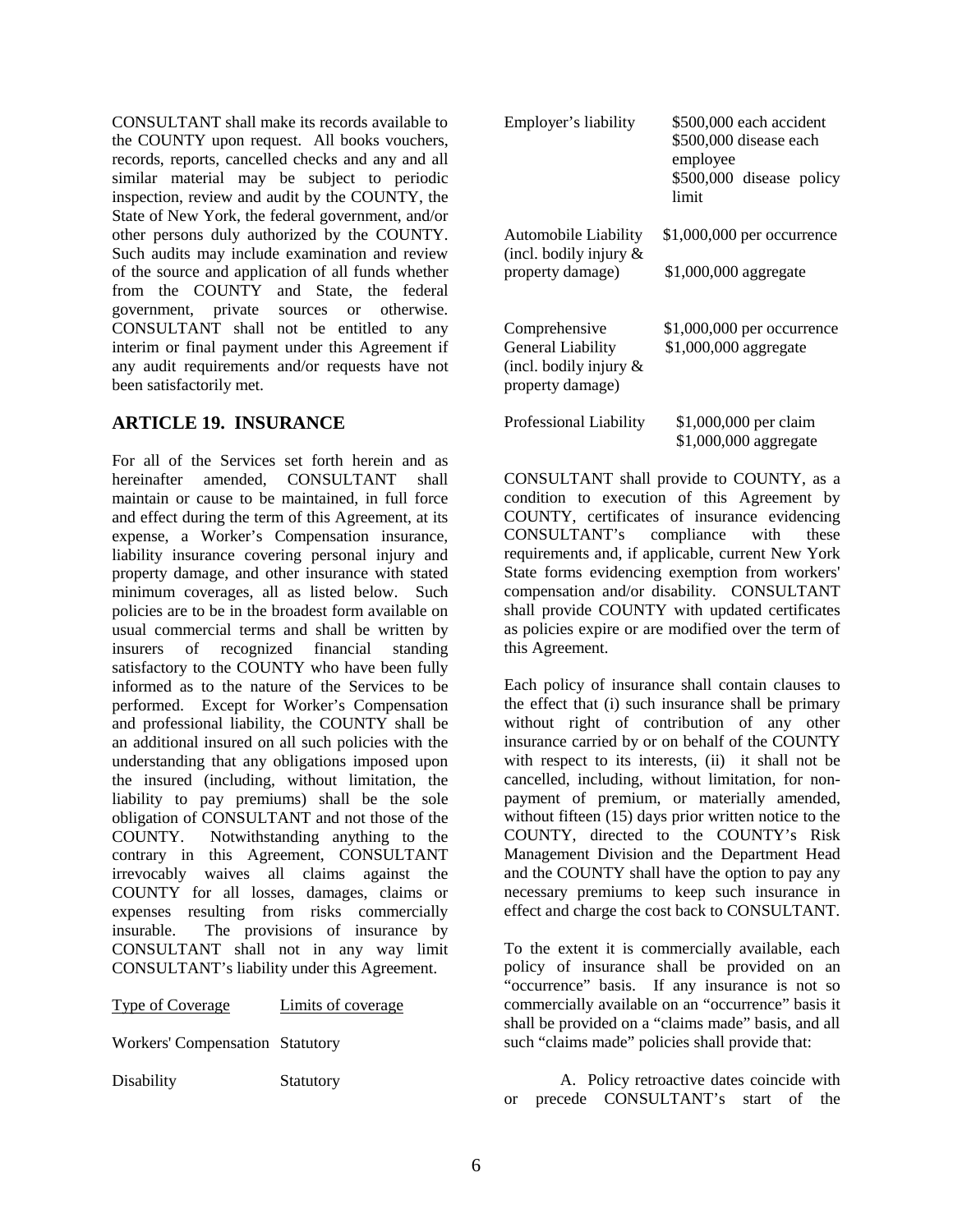performance of the Services (including subsequent policies purchased as renewals or replacements);

B. To ensure prior acts coverage, if the insurance is terminated for any reason and/or for at least six (6) years following final acceptance of the SERVICES, CONSULTANT will maintain an extended reporting provision and/or similar insurance with extended reporting, covering the performance of this Agreement.

C. Immediate notice shall be given to the COUNTY through the Department Head and the COUNTY's Risk Management Division, of circumstances or incidents that might give rise to future claims with respect to the Services performed under this Agreement.

# **ARTICLE 20. INDEMNIFICATION**

To the fullest extent permitted by law, CONSULTANT agrees to defend, indemnify and hold harmless the COUNTY, including its officials, employees and agents, against all claims, losses, damages, liabilities, costs or expenses (including, without limitation, reasonable attorney fees and costs of litigation and/or settlement), arising out of any negligence, fault, act or omission of CONSULTANT, its officers, partners, employees, agents, contractors, assignees or other representatives in performance of the Services pursuant to this Agreement.

In the event that any claim is made or any action is brought against the COUNTY arising out of the negligence, fault, act or omission of any officer, employee, subcontractor, assignee, agent or other representative of CONSULTANT; either within or without the duties of officers or scope of employment, subcontract, assignment, agency, or other representation; then the COUNTY shall have the right to withhold payments for the purpose of set-off in sufficient sums to cover the claim or action. These rights and remedies of the COUNTY shall not be exclusive and are in addition to any other rights and remedies provided by law, equity, or this Agreement.

# **ARTICLE 21. RESPONSIBILITY TO CORRECT DEFICIENCIES**

It shall be CONSULTANT's responsibility to correct, in a timely fashion and at CONSULTANT's sole expense any deficiencies in its Services resulting from CONSULTANT's failure to act in accordance with the standards set forth in Article 6 (Performance), provided such deficiencies are reported to CONSULTANT within one hundred and twenty (120) days after completion of the Services. If CONSULTANT fails to correct such deficiencies in a timely and proper manner, the COUNTY may elect to have others perform such corrections and the COUNTY may charge any related cost of such corrections to CONSULTANT and/or set-off such amount against any sums otherwise due CONSULTANT. This remedy, if effected, shall not constitute the sole or exclusive remedy afforded the COUNTY for such deficiencies, nor shall it constitute a waiver of the COUNTY's right to claim damages or otherwise refuse payment or to take any other action provided for by law or pursuant to this Agreement.

# **ARTICLE 22. PROTECTION OF COUNTY PROPERTY**

CONSULTANT assumes the risk of and shall defend, indemnify and hold the COUNTY harmless from any loss or damage to COUNTY property, including property and equipment leased by the COUNTY, used in the performance of this Agreement and caused, either directly or indirectly, by the acts, conduct, omissions or lack of good faith of CONSULTANT, its officers, partners, employees, agents, contractors, assignees or other representatives.

In the event that any COUNTY property is lost or damaged, except for normal wear and tear, then the COUNTY shall have the right to withhold further payments for the purposes of set-off in sufficient sums to cover such loss or damage.

These rights and remedies of the COUNTY shall not be exclusive and are in addition to any other rights and remedies provided by law or by this Agreement.

# **ARTICLE 23. FORCE MAJEURE**

Neither party hereto shall be considered in default in the performance of its obligations to the extent that performance of any such obligation is prevented and/or delayed by any cause, existing or future, which is beyond the control of such party,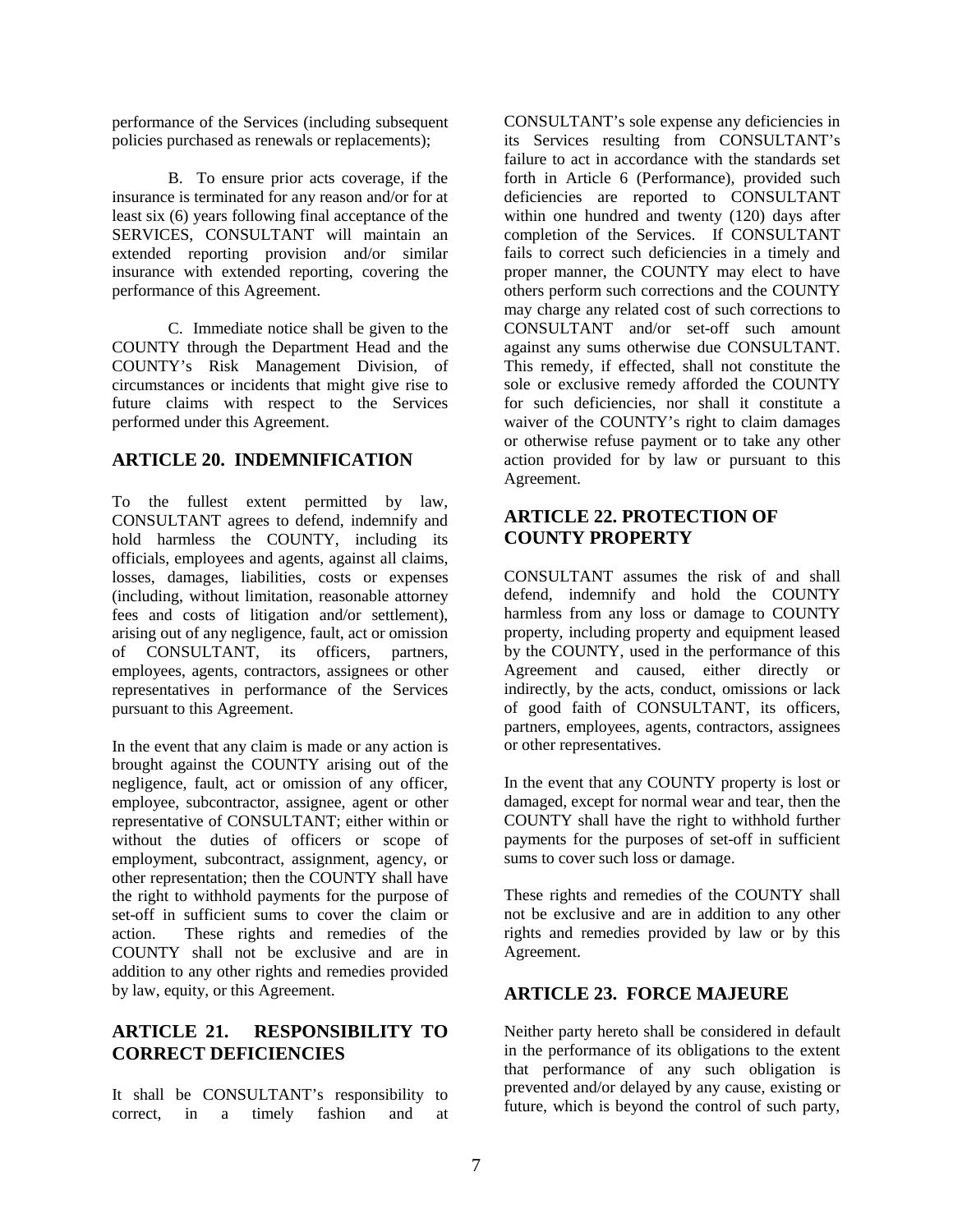and which by that party's exercise of due diligence and foresight, could not reasonably have been avoided.

Upon removal of such cause, the party affected shall resume its performance as soon as reasonably possible. CONSULTANT's financial inability to perform shall not be deemed to be an event of Force Majeure regardless of the source causing such financial inability.

If CONSULTANT is delayed by force majeure in the timely performance of the Services, CONSULTANT's sole and exclusive remedy is to request that a Change Order or Addendum permitting an extension of time to perform the Services in an amount equal to the time lost due to such delay. Such request shall be based on written notice only, delivered to the Department Head promptly, but in no event later than thirty (30) days after the initial occurrence of the event giving rise to such claim and stating the specific nature of the claim. An extension of time to perform the Services may only be granted by a written Change Order or Addendum to this Agreement signed by the County Executive. In no event shall the COUNTY be liable to CONSULTANT or its subcontractors, agents, or assignees, or any other person or entity, for damages arising out of or resulting from any such delays.

# **ARTICLE 24. TERMINATION**

The COUNTY may, by written notice to CONSULTANT effective upon mailing, terminate this Agreement in whole or in part at any time (1) for the COUNTY's convenience, (2) upon the failure of CONSULTANT to comply with any of the terms or conditions of this Agreement, or (3) upon the CONSULTANT becoming insolvent or bankrupt.

Upon termination of this Agreement, the CONSULTANT shall comply with any and all COUNTY closeout procedures, including, but not limited to:

A. Accounting for and refunding to the COUNTY within thirty (30) days, any unexpended funds which have been paid to CONSULTANT pursuant to this Agreement; and

B. Furnishing within thirty (30) days an inventory to the COUNTY of all equipment,

appurtenances and property purchased by CONSULTANT through or provided under this Agreement, and carrying out any COUNTY directive concerning the disposition thereof.

In the event the COUNTY terminates this Agreement, in whole or in part, as provided in this Article 24, the COUNTY may procure upon such terms and in such manner as deemed appropriate, services similar to those so terminated, and the CONSULTANT shall continue the performance of this Agreement to the extent not terminated hereby. If this Agreement is terminated in whole or in part for other than the convenience of the COUNTY, any services procured by the COUNTY to complete the Services herein will be charged to CONSULTANT and/or set off against any sums due CONSULTANT.

Notwithstanding any other provisions of this Agreement, CONSULTANT shall not be relieved of liability to the COUNTY for damages sustained by the COUNTY by virtue of CONSULTANT's breach of this Agreement or failure to perform in accordance with applicable standards, and the COUNTY may withhold payments to CONSULTANT for the purposes of set-off until such time as the exact amount of damages due to the COUNTY from CONSULTANT is determined.

The rights and remedies of the COUNTY provided herein shall not be exclusive and are in addition to any other rights and remedies provided by law or by this Agreement.

# **ARTICLE 25. SURVIVING OBLIGATIONS**

CONSULTANT's obligations, and those of CONSULTANT's employees, agents, subcontractors, successors and assignees, assumed pursuant to Article "6" (Performance), Article "7" (Consultant's Representations), Article "12" (Assignment), Article "14" (Confidentiality), Article "15" (Publicity), Article "16" (Books and Records), Article "17" (Retention of Records), Article "18" (Audit by the County and Others), Article "19" (Insurance), Article "20" (Indemnification), Article "21" (Responsibility to Correct Deficiencies), Article "22" (Protection of County Property), Article "26" (Waiver and Severability), Article "27" (General Release), Article "28" (No Claim Against Officers, Agents or Employees), Article "29" (Set-Off Rights),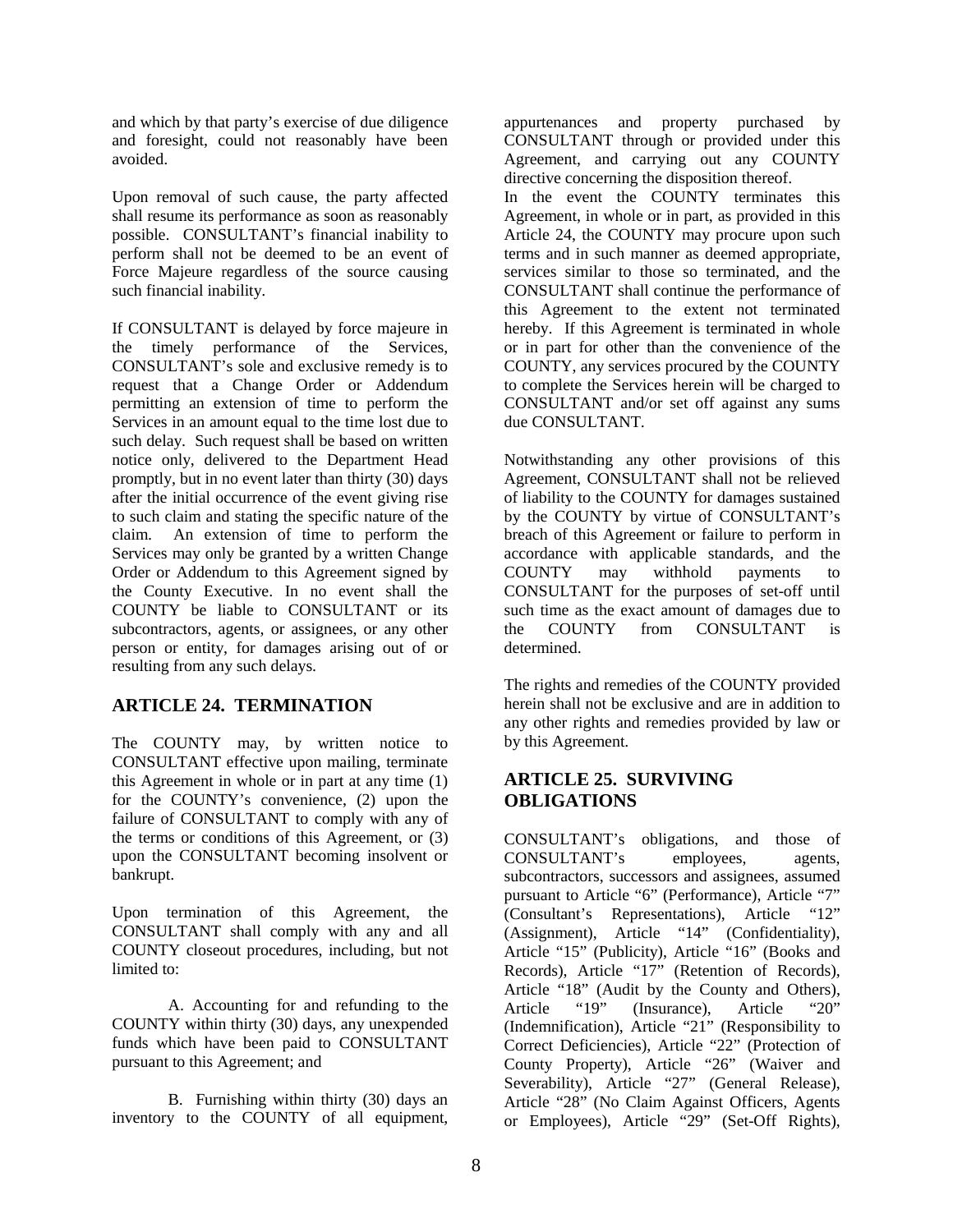Article "30" (No Arbitration), Article "31" (Governing Law), Article "32" (Service of Process), and Article "36" (Sexual Harassment Certification) shall survive completion of Services, or the expiration or termination of this Agreement.

# **ARTICLE 26. WAIVER AND SEVERABILITY**

The failure of either party to enforce, at any time, any provision of this Agreement does not constitute a waiver of such provision or waive the right of either party at any time to avail itself to such remedies as it may have for any breach or breaches of such provision. None of the conditions of this Agreement shall be considered waived by the COUNTY unless such waiver is explicitly given in writing by the County Executive of the COUNTY. No such waiver shall be a waiver of any past or future default, breach or modification of any of the terms or conditions of this Agreement unless expressly stipulated in such waiver as executed by the County Executive.

The invalidity or invalid application of one provision of this Agreement shall not affect the validity of any other provision, or any other application of any provision of this Agreement.

# **ARTICLE 27. GENERAL RELEASE**

The acceptance by CONSULTANT or its assignees of the final payment under this Agreement, whether by voucher, judgment of any court of competent jurisdiction, or administrative means shall constitute and operate as a general release to the COUNTY from any and all claims of CONSULTANT arising out of the performance of this Agreement.

# **ARTICLE 28. NO CLAIM AGAINST OFFICERS, AGENTS OR EMPLOYEES**

No claim whatsoever shall be made by CONSULTANT against any officer, agent or employee of the COUNTY for or on account of, anything done or omitted in connection with this Agreement.

# **ARTICLE 29. SET-OFF RIGHTS**

The COUNTY shall have all of its common law, equitable and statutory rights of set-off. These

rights shall include, but are not limited to, the COUNTY's right to withhold for the purposes of set-off any monies otherwise due to CONSULTANT (i) under this Agreement, (ii) under any other agreement or contract with the COUNTY, including any agreement or contract for a term commencing prior to or after the term of this Agreement, or (iii) from the COUNTY by operation of law. The COUNTY also has the right to withhold any monies otherwise due under this Agreement for the purposes of set-off as to any amounts due and owing to the COUNTY for any reason whatsoever including, without limitation, tax delinquencies, fee delinquencies or monetary penalties or interest relative thereto.

# **ARTICLE 30. NO ARBITRATION**

Any and all disputes involving this Agreement, including the breach or alleged breach thereof, may not be submitted to arbitration unless specifically agreed to in writing by the County Executive of the COUNTY, but must instead only be heard in the Supreme Court of the State of New York, with venue in Orange County or if appropriate, in the Federal District Court with venue in the Southern District of New York, White Plains division.

# **ARTICLE 31. GOVERNING LAW**

This Agreement shall be governed by the laws of the State of New York. CONSULTANT shall render all Services under this Agreement in accordance with applicable provisions of all federal, state and local laws, rules and regulations as are in effect at the time such Services are rendered.

# **ARTICLE 32. SERVICE OF PROCESS**

CONSULTANT should be properly registered to do business in the State of New York, if required under New York law, and furnish applicable certificates of authority / incorporation / partnership / dba, etc. to the COUNTY. Regardless of the propriety or legality of registration status, as a condition of contract, the CONSULTANT agrees to service of process as follows: In addition to the methods of service allowed by New York's Civil Practice Law and Rules, CONSULTANT consents to service of process upon it by registered or certified mail, return receipt requested, to the address indicated in this Agreement. Service shall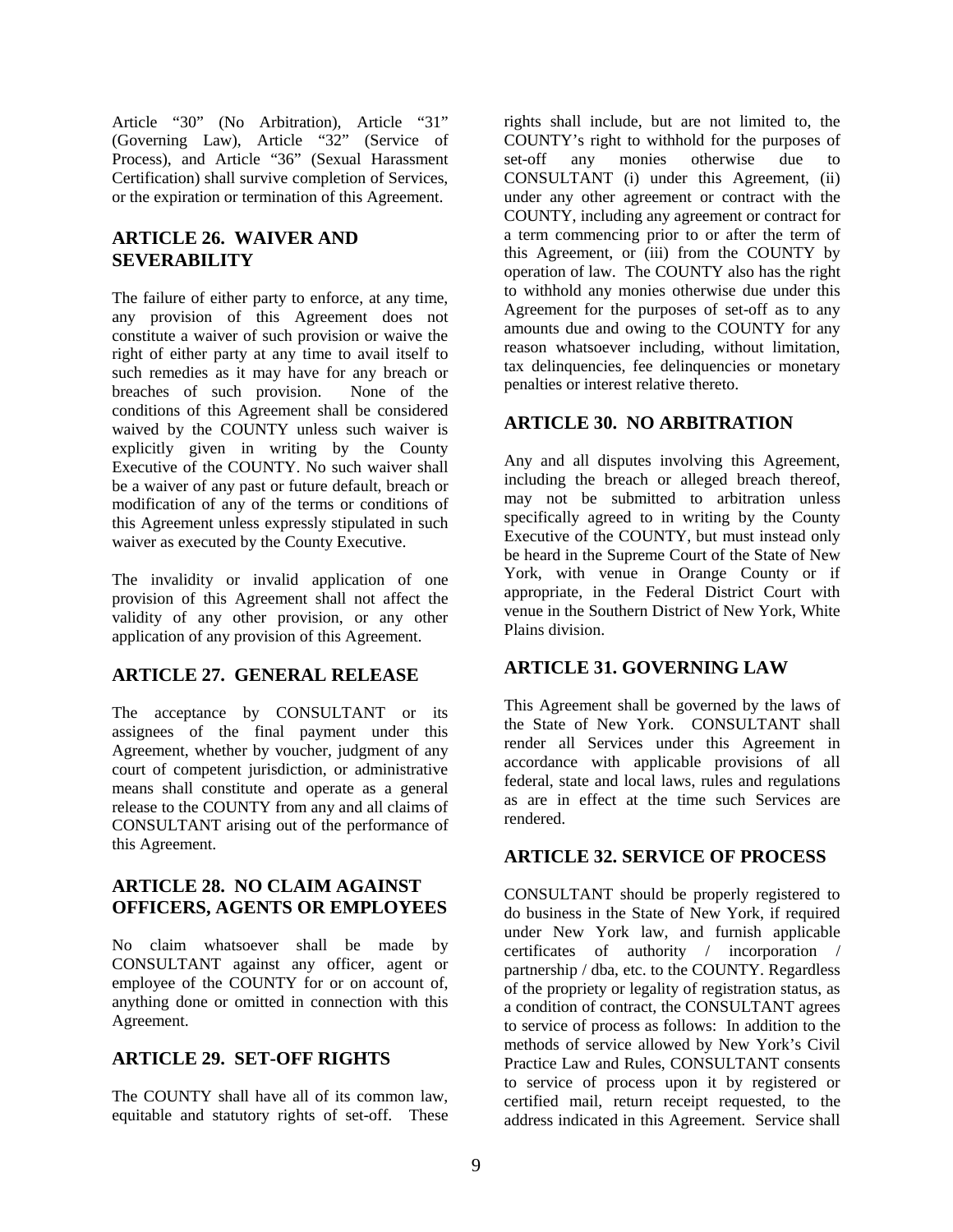be complete upon CONSULTANT's actual receipt of process, or upon the COUNTY's receipt of the return by the United States Postal Service as refused or undeliverable. CONSULTANT shall immediately notify the COUNTY, in writing, via registered or certified mail, return receipt requested, of each change or address to which service of process can be made. Service by the COUNTY to the last known address shall be sufficient.

# **ARTICLE 33. ENTIRE AGREEMENT**

The rights and obligation of the parties and their respective agents, successors and assignees shall be subject to and governed by this Agreement, including Schedules A and B, which supersede any other understandings or writings between or among the parties.

# **ARTICLE 34. MODIFICATION**

No changes, amendments or modifications of any of the terms and/or conditions of this Agreement shall be valid unless reduced to writing and signed by the party to be bound. Changes in the scope of Services in this Agreement shall not be binding, and no payment shall be due in connection therewith, unless prior to the performance of any such services, the County Executive, after consultation with the Department Head, executes an Addendum or Change Order to this Agreement, which Addendum or Change Order shall specifically set forth the scope of such extra or additional Services and the amount of compensation and the extension of the time for performance, if any, for any such Services. Unless otherwise specifically provided for therein, the provisions of this Agreement shall apply with all force and effect to the terms and conditions contained in such Addendum or Change Order.

#### **ARTICLE 35. PAY-TO-PLAY**

Pursuant to Section 10 of the County of Orange "Pay-to-Play Local Law," the regulatory and penalty provisions of this law are incorporated by reference. A copy of the law may be requested from the COUNTY's Department of General Services.

# **ARTICLE 36. SEXUAL HARASSMENT CERTIFICATION**

Pursuant to State of New York State Finance Law §139-l, by execution of this Agreement, the CONSULTANT and the individual signing this Agreement on behalf of the CONSULTANT certifies, under penalty of perjury, that the CONSULTANT has and has implemented a written policy addressing sexual harassment prevention in the workplace and provides annual sexual harassment prevention training to all of its employees. Such policy shall, at a minimum, meet the requirements of Section 201-g of the State of New York Labor Law. A model policy and training has been created by the New York State Department of Labor and can be found on its website at:

[https://www.ny.gov/programs/combating-sexual](https://www.ny.gov/programs/combating-sexual-harassment-workplace)[harassment-workplace.](https://www.ny.gov/programs/combating-sexual-harassment-workplace)

The COUNTY's policy against sexual harassment and other unlawful discrimination and harassment in the workplace can be found on the COUNTY's website at:

[https://www.orangecountygov.com/1137/Human-](https://www.orangecountygov.com/1137/Human-Resources)[Resources.](https://www.orangecountygov.com/1137/Human-Resources)

**IN WITNESS THEREOF,** the parties hereto have executed this Agreement to be effective as of the date first set forth above.

| <b>COUNTY OF ORANGE</b> | <b>CONSULTANT</b> |
|-------------------------|-------------------|
|                         |                   |

| BY:                          | BY:    |  |
|------------------------------|--------|--|
| Stefan ("Steven") M. Neuhaus | NAME:  |  |
| <b>County Executive</b>      | TITLE: |  |
| DATE:                        | DATE:  |  |
|                              |        |  |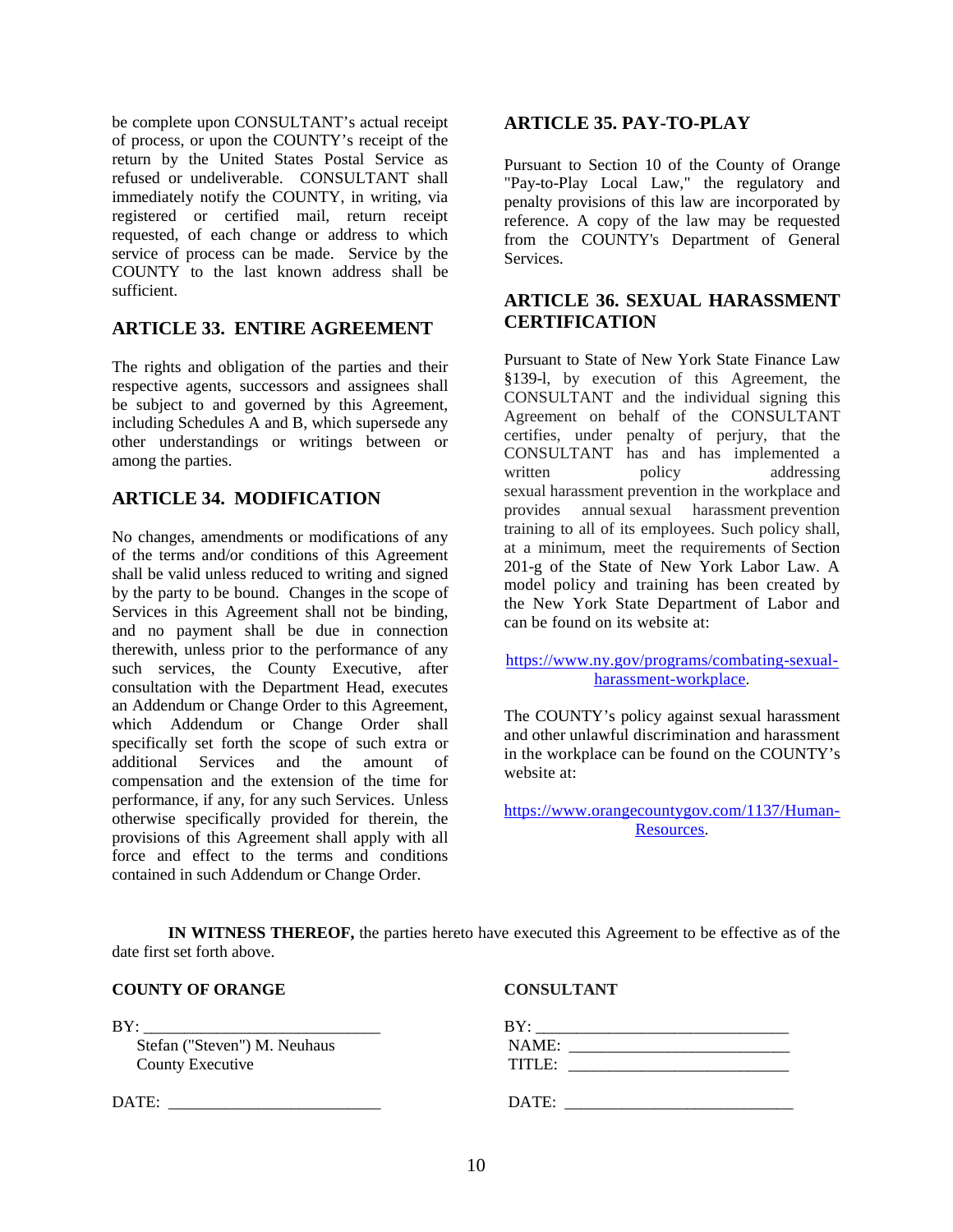# **SCHEDULE A SCOPE OF SERVICES**